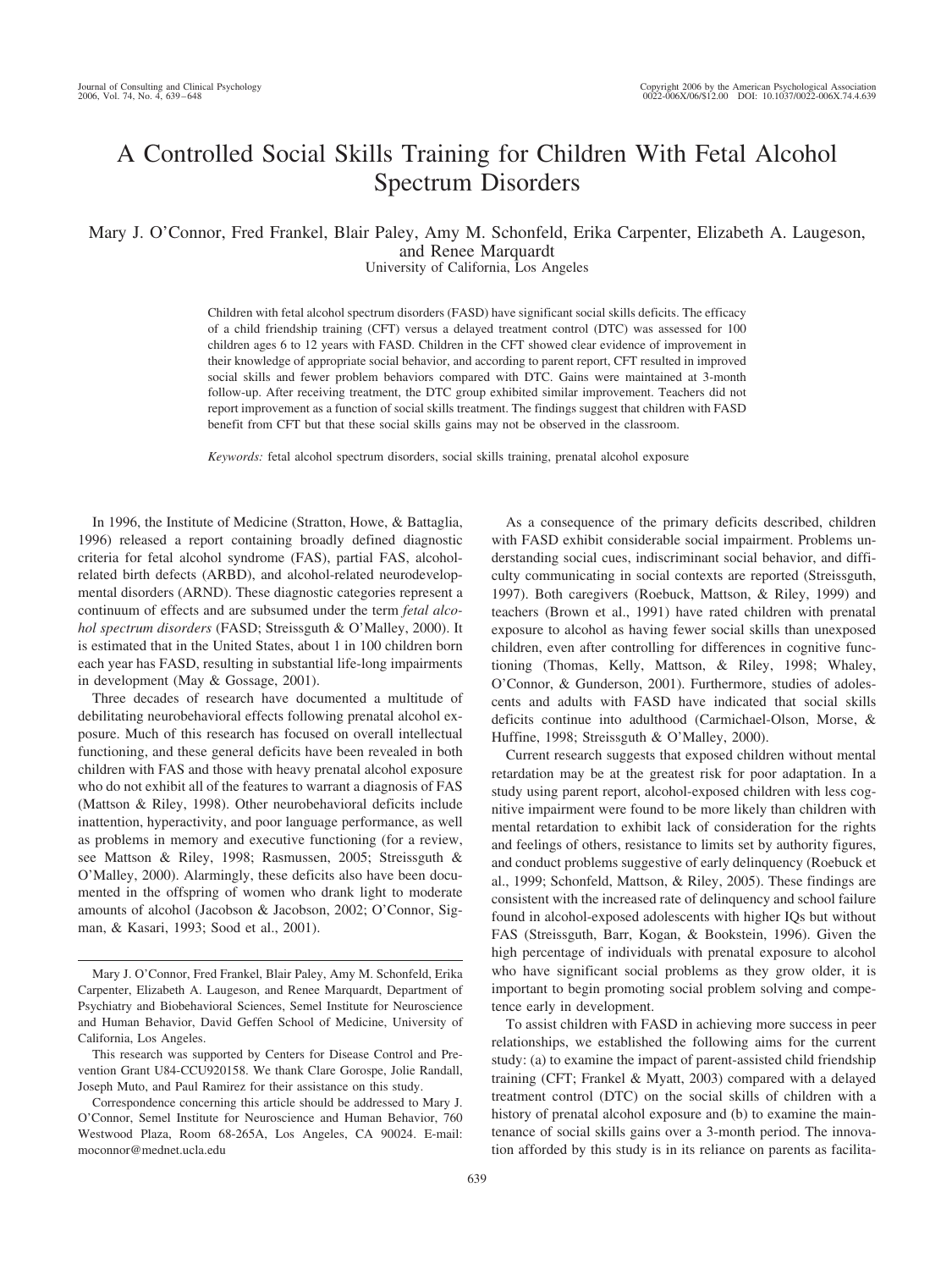tors of social competence in their children and in its use with a unique sample of children with developmental disabilities. No previous studies have systematically implemented social skills training for children with FASD, and to our knowledge, this is the first controlled study of its kind on this population.

### Method

The study was conducted at the medical center of a large Southern California university. The university and the Centers for Disease Control and Prevention Institutional Review Boards approved all procedures, and a certificate of confidentiality was obtained from the National Institute of Alcohol Abuse and Alcoholism. Informed consent was obtained from the parents, and assent was obtained from children 7 years of age and older.

#### *Participants*

Participants were recruited from February 2003 to February 2005 through letters mailed to local health care providers (e.g., pediatricians, YMCA, schools) and flyers posted within the medical center and the community. Interested families contacted the project coordinator, who conducted a screening interview by telephone to determine initial eligibility. Children were eligible if they were between 6 and 12 years of age and had documented prenatal alcohol exposure, measurable social skills defi $c$ its ( $\geq -1$  standard deviation below the mean) on the Socialization domain of the Vineland Adaptive Behavior Scales (VABS; Sparrow, Balla, & Cicchetti, 1984), and a verbal IQ of  $\geq 70^1$  on the Kaufman Brief Intelligence Test (K-BIT; Kaufman & Kaufman, 1990). Children were not admitted if they had major sensory or motor deficits or a past diagnosis of mental retardation or pervasive developmental disorder.

Recruitment efforts yielded a total of 183 families who agreed to be screened for initial eligibility. Following screening, 126 children met initial eligibility requirements. Failure to meet these requirements resulted from the following: (a) alcohol exposure levels too low  $(n = 28)$ ; (b) no reliable documentation of alcohol exposure  $(n = 19)$ ; or (c) a previous diagnosis of mental retardation ( $n = 4$ ) or pervasive developmental disorder ( $n = 6$ ). Of the 126 children who were scheduled for final eligibility, 20 families did not keep their appointments. These families did not differ from the final sample families on variables of child age, gender, or ethnicity. Of the 106 who came in for final eligibility assessment, 6 children were deemed ineligible for participation. Two children were excluded because they met criteria for pervasive developmental disorder, 1 child had an  $IQ < 55$  on the K-BIT, 1 child did not have social skills deficits as defined by the VABS, and the mothers of 2 children reported less drinking (below eligibility criterion) when questioned during final eligibility testing than they did during initial screening. A total of 100 children met final eligibility requirements, and all families agreed to participate. (See Table 1.)

### *FASD Diagnosis*

Every child received a physical examination to assess for the presence of the diagnostic features of FASD according to the criteria set forth in the *Diagnostic Guide for Fetal Alcohol Spectrum Disorders* (Astley, 2004). This system uses a 4-digit diagnostic code reflecting the magnitude of expression of four key diagnostic features of FAS: (a) growth deficiency; (b) the FAS facial phenotype, including short palpebral fissures, flat philtrum, and thin upper lip; (c) central nervous system dysfunction; and (d) gestational alcohol exposure. Using this code, the study physician ranked the magnitude of expression of each feature independently on a 4-point Likert scale, with 1 reflecting complete absence of the FAS feature and 4 reflecting the full manifestation of the feature. The study physician administered this examination after achieving 100% reliability with the senior study clinician who was trained by S. J. Astley. The physician was unaware of social skills group assignment.

History of prenatal alcohol exposure was obtained from the biological mothers by means of the Health Interview for Women (O'Connor, Kogan, & Findlay, 2002). For adopted or foster children, medical or legal records documenting known exposure or reliable collateral reports by others who had observed the mother drinking during pregnancy were obtained. All children except 32 were assigned ratings of 3 (*some risk*) or 4 (*high risk*) in the prenatal alcohol exposure category.

On the basis of the 4-digit diagnostic system, 11% of children were diagnosed with FAS, 43% with partial FAS, and 46% with static encephalopathy, which is consistent with ARND according to guidelines developed by Astley (personal communication, July 5, 2005) for converting the 4-digit code to the diagnostic categories proposed by the Institute of Medicine (Stratton et al., 1996). No child met criteria for ARBD.

### *Study Design and Procedures*

A two-group CFT or DTC longitudinal design was used. Each consecutive set of 14 to 16 eligible children formed a cohort. After completing all pretreatment assessments, the children within a cohort were assigned, in alternating sequence, to one of the two study conditions (child 1 CFT, child 2 DTC, child 3 CFT, child 4 DTC, etc.), with an attempt to equate groups on gender and ethnicity. In addition, families having 2 children in the study were allowed to have both children in the same condition (sibling pairs,  $n = 5$  in CFT and  $n = 6$  in DTC). Each cohort averaged approximately 7 to 8 children in each condition. The CFT group received 12 sessions, of 90 min in length, delivered over the course of 12 weeks. Parents attended separate concurrent sessions in which they were instructed on issues related to FASD and on the key social skills being taught to their children. Incentives included weekly pizza dinners, free baby-sitting for siblings, and \$30 for completion of study assessments. On completion of the 12-week intervention, participants in the CFT condition were administered a posttreatment assessment. Children for whom treatment had been delayed (DTC) then received the social skills training.3 After completing treatment, the DTC participants were assessed. At the same time, the CFT group completed a 3-month follow-up assessment.

# *Treatment Content*

The CFT procedure used in this study and all its social skills components are based on social learning theory, have been validated empirically, and have been successfully implemented for children between 6 and 12 years of age in multiple clinical contexts (Frankel, 2005). Research has demonstrated that child and parent behaviors within certain critical situations

<sup>&</sup>lt;sup>1</sup> A cutpoint of  $\geq$  70 would allow 73% of children with FAS and 91% of children with partial FAS and ARND to participate in the study (Sampson, Streissguth, Bookstein, & Barr, 2000). For a minority of children recently adopted from Russia ( $n = 3/13$ ), verbal IQs lower than 70 were accepted if a 95% confidence interval around this score included 70 and if estimates of their nonverbal IQs on the K-BIT were greater than 70.

<sup>2</sup> Three children in the study were assigned a score of 2 (*unknown risk*) in the prenatal alcohol exposure category of the *Diagnostic Guide* (Astley, 2004). These children were abandoned at birth with no documentation regarding their prenatal history. However, these children either presented with a diagnosis of FAS from a pediatric geneticist or had features consistent with prenatal alcohol exposure (e.g., facial dysmorphology, central nervous system dysfunction). Additionally, other disorders that might resemble FAS (e.g., certain genetic syndromes) had been ruled out during medical or psychiatric evaluations they had received prior to enrollment in the current study.

<sup>&</sup>lt;sup>3</sup> Children in the DTC condition were yoked in time with the children in the CFT condition, and we decided that it would be unethical to deny treatment to the DTC families for 6 months.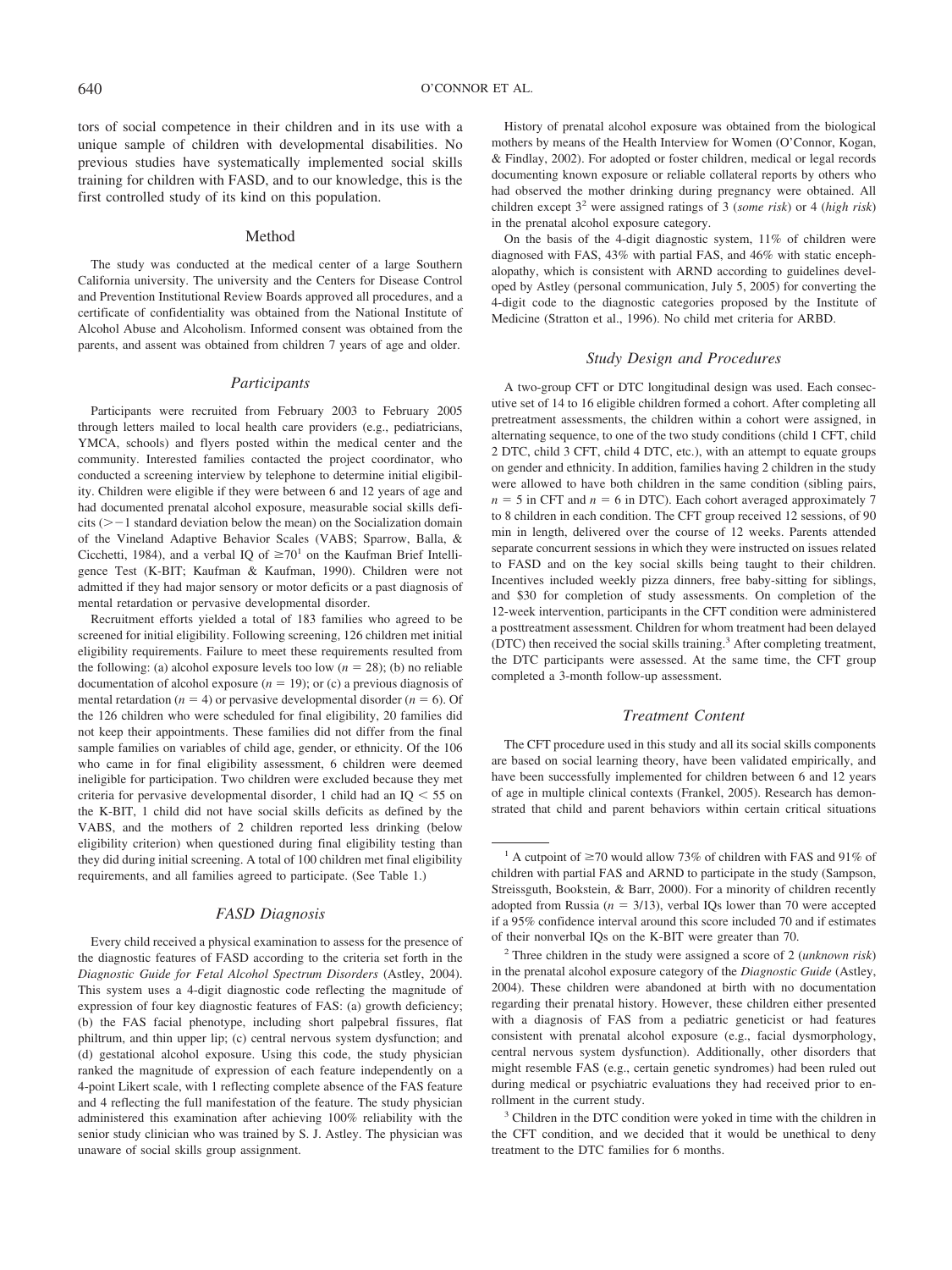|                                       |                   |       | $\cup$ $\top$ |                |                  |                |      |                  |       |
|---------------------------------------|-------------------|-------|---------------|----------------|------------------|----------------|------|------------------|-------|
|                                       | Total $(N = 100)$ |       |               | CFT $(n = 51)$ |                  | DTC $(n = 49)$ |      |                  |       |
| Variable                              | $\%$              | M     | SD            | $\%$           | $\boldsymbol{M}$ | SD             | $\%$ | $\boldsymbol{M}$ | SD    |
| Ethnicity                             |                   |       |               |                |                  |                |      |                  |       |
| White, non-Hispanic                   | 54.0              |       |               | 56.8           |                  |                | 51.1 |                  |       |
| Black, non-Hispanic                   | 17.0              |       |               | 11.8           |                  |                | 22.4 |                  |       |
| Hispanic                              | 17.0              |       |               | 19.6           |                  |                | 14.3 |                  |       |
| Asian                                 | 2.0               |       |               | 2.0            |                  |                | 2.0  |                  |       |
| Mixed                                 | 10.0              |       |               | 9.8            |                  |                | 10.2 |                  |       |
| Child gender                          |                   |       |               |                |                  |                |      |                  |       |
| <b>Boys</b>                           | 51.0              |       |               | 56.9           |                  |                | 44.9 |                  |       |
| Girls                                 | 49.0              |       |               | 43.1           |                  |                | 55.1 |                  |       |
| Child age (years)                     |                   | 8.59  | 1.56          |                | 8.32             | 1.47           |      | 8.66             | 1.65  |
| Child composite $IQa$                 |                   | 97.24 | 14.83         |                | 95.53            | 17.14          |      | 99.02            | 11.88 |
| Child verbal $IOb$                    |                   | 93.58 | 14.73         |                | 92.59            | 16.78          |      | 94.61            | 12.32 |
| Child socialization <sup>c</sup>      |                   | 62.83 | 8.04          |                | 63.53            | 7.97           |      | 62.10            | 8.14  |
| Biological mother                     | 21.0              |       |               | 17.6           |                  |                | 24.5 |                  |       |
| Number of placements                  |                   | 2.18  | 0.20          |                | 2.29             | 0.28           |      | 2.06             | 0.27  |
| Primary caregiver married/has partner | 62.0              |       |               | 62.8           |                  |                | 61.2 |                  |       |
| Primary caregiver education (years)   |                   | 16.28 | 0.26          |                | 16.43            | 0.35           |      | 16.12            | 0.39  |
| Fetal alcohol syndrome                | 11.0              |       |               | 11.8           |                  |                | 10.2 |                  |       |

*Sample Characteristics and Comparison of Child Friendship Training (CFT) and Delayed Treatment Control (DTC) Conditions*

<sup>a</sup> Kaufman Brief Intelligence Test Composite IQ. <sup>b</sup> Kaufman Vocabulary subtest. <sup>c</sup> Vineland Socialization standard score.

discriminate accepted from rejected children. These critical situations are the following: (a) social network formation with the aid of the parent (Parke, Neville, Burks, Boyum, & Carson, 1994), (b) informational exchange with peers leading to common-ground activities (Black & Hazen, 1990), (c) entry into a group of children already at play (Frankel, 2005), (d) in-home play dates (Frankel & Myatt, 2003), and (e) conflict avoidance and negotiation (Rose & Asher, 1999). The key features of CFT were taught through the instruction of simple rules of social behavior; modeling, rehearsal, and performance feedback during treatment sessions; rehearsal at home; homework assignments; and coaching by parents during play with a peer (Elliot & Gresham, 1993). See Table 2 for a description of sessions.

Table 1

### *Therapist Training*

Five clinical psychology interns provided treatment. First, the therapists were educated about the developmental challenges faced by children with FASD. This training was followed by the social skills treatment training that began with instruction on the theoretical and empirical rationale underlying the treatment protocol and a review of the elements of the CFT adapted for children with FASD. Concurrently, group leaders became familiar with the treatment by assisting more experienced group leaders in either the parent or child sessions as coaches during one complete 12-week treatment cycle with nonparticipant children seen in the university child outpatient child friendship program. Group leaders then conducted either a child or parent group according to the training they had received.

# *Treatment Integrity*

Treatment integrity was ensured consistent with the guidelines of Moncher and Prinz (1991) through the use of trained and qualified group leaders, standardized treatment manuals, ongoing weekly supervision, and live monitoring of sessions. Fidelity checklists covering the primary content of the protocol were created for each treatment session. Undergraduate psychology students, trained to reliability, served as coders and coded all sessions live. If a group leader failed to cover any primary content, the coder reminded the leader during the sessions. Using this procedure, we noted no substantial deviations from the treatment protocol.

### *Measures*

# *Eligibility Measures*

*Health Interview for Women.* All biological mothers were interviewed with the Health Interview for Women, which yields standard measures of the average number of drinks per drinking occasion and the frequencies of those occasions. One drink was considered to be 0.60 oz of absolute alcohol (i.e., one 12-oz can of beer containing 5% absolute alcohol was considered one drink). Criteria for alcohol exposure was seven or more drinks per week or three or more drinks per drinking occasion. In a recent study by Barr and Streissguth (2001), a cutpoint of seven or more drinks per week had 100% sensitivity and 83% specificity for diagnosis of FASD. In other studies, a cutpoint of three or more drinks per drinking occasion has been a statistically significant predictor of behavioral teratogenesis (O'Connor, Sigman & Kasari, 1993; Sood et al., 2001).

*Review of medical records.* If the biological mother was not available, medical, adoption, or other legal records were obtained documenting prenatal alcohol exposure. These records provided sufficient information to meet the diagnostic criteria outlined in the *Diagnostic Guide (*Astley, 2004). Such documentation included medical records that indicated the biological mother was intoxicated at delivery or records indicating that the mother was observed to drink heavily during pregnancy by a reliable collateral source (e.g., grandparent, spouse).

*VABS.* The VABS is for individuals from birth through 18 years of age and measures parent assessment of child functioning in communication, self-help, social, and motor skills (Sparrow et al., 1984). For children 6 years of age and older, the motor scale is not scored. The median split-half coefficient for the Socialization scale is .89 for 6- to 12-year-olds, and test–retest reliability is .89.

*K-BIT.* The K-BIT is a brief, individually administered measure of verbal and nonverbal intelligence (Kaufman & Kaufman, 1990) composed of two subtests: Vocabulary and Matrices. The Vocabulary subtest was used as an eligibility criterion to ensure that study participants could understand the verbal components of the treatment. The split-half reliability coefficients for the Vocabulary IQ score for children 6 to 12 years of age averages .91, with test–retest reliability of .86 and construct validity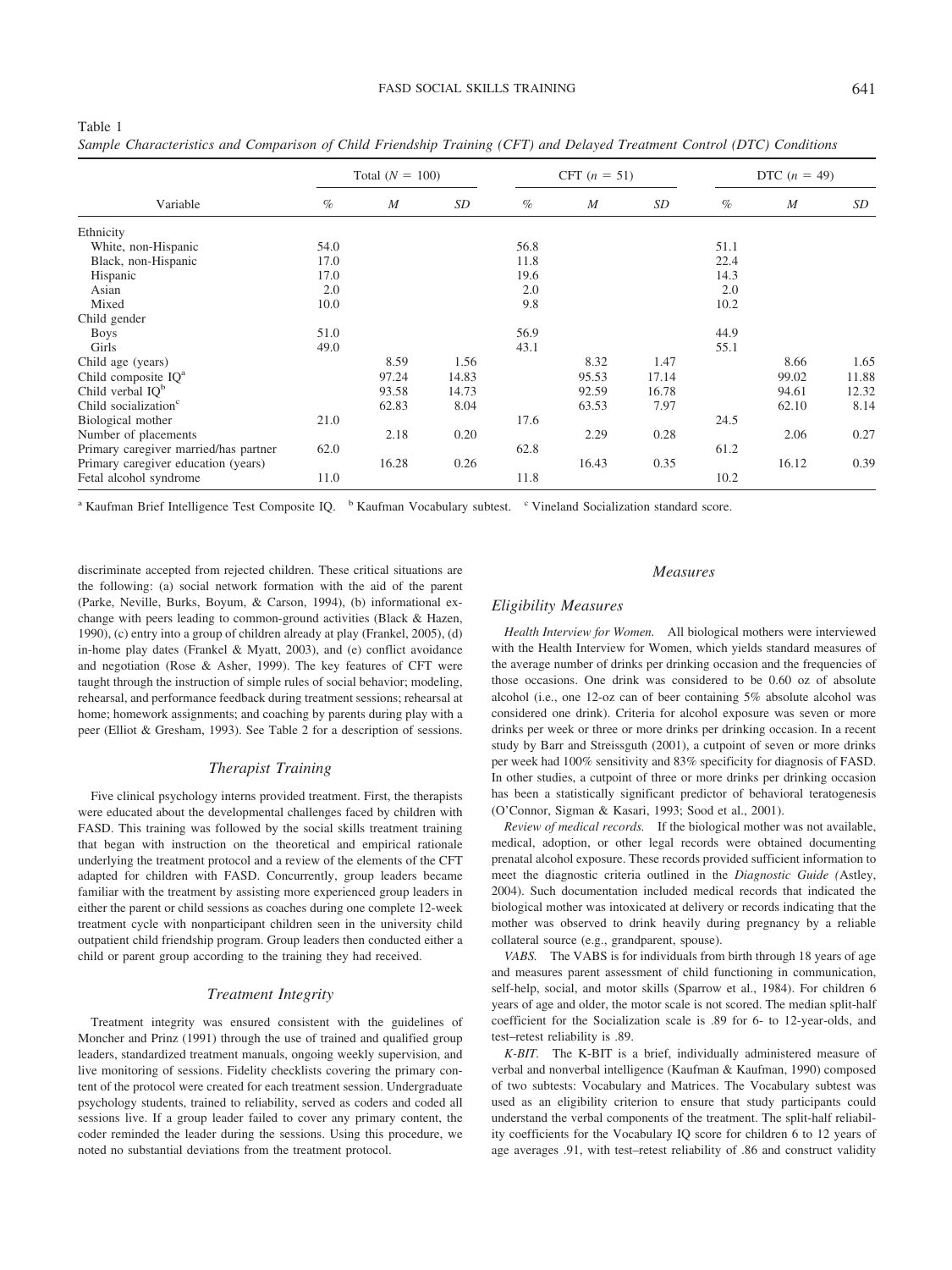### 642 O'CONNOR ET AL.

| Table 2                                            |  |  |  |
|----------------------------------------------------|--|--|--|
| Description of Child and Parent Treatment Sessions |  |  |  |

| Session        | Child group topic                                                | Child group goals                                                                                                                                      | Parent group topic                                                                       | Parent group goals                                                                                                                                                                               |
|----------------|------------------------------------------------------------------|--------------------------------------------------------------------------------------------------------------------------------------------------------|------------------------------------------------------------------------------------------|--------------------------------------------------------------------------------------------------------------------------------------------------------------------------------------------------|
| $\mathbf{1}$   | Rules of the group;<br>elements of good<br>communication         | Children learn and practice elements<br>of good communication by<br>introducing themselves to one<br>another.                                          | Goals and methods of<br>treatment: limitations of<br>intervention; what not to<br>expect | Parents learn about importance of their<br>role in the intervention; group leader<br>reviews context and stability of<br>sociometric categories.                                                 |
| $\overline{c}$ | Having a conversation                                            | Children learn how to exchange<br>information and learn good and<br>bad places to make friends.                                                        | Having a conversation                                                                    | Parents learn how to help their child<br>develop two-way conversation skills<br>and how to better communicate with<br>their child.                                                               |
| 3              | Joining a group of children<br>already at play:<br>"slipping in" | Children learn when, where, and<br>how to "slip in" or join a group<br>of children already at play.                                                    | Supporting child<br>friendships                                                          | Parents learn about appropriate settings<br>for play dates, sources of potential<br>playmates, and importance of<br>adequate time availability for play<br>dates.                                |
| 4              | Joining a group of children<br>already at play:<br>"slipping in" | Children learn more techniques for<br>group entry, reasons for rejection<br>from group entry, and what to do<br>in response to rejection.              | Joining a group of children<br>already at play:<br>"slipping in"                         | Parents learn when, where, and how<br>their children should "slip in" to a<br>group of children already at play<br>and the importance of their child<br>taking "no" for an answer.               |
| 5              | How to be a good sport                                           | Children learn and practice basic<br>rules of being a good sport.                                                                                      | Joining a group of children<br>already at play:<br>"slipping in"                         | Parents learn how to help their child<br>practice "slipping in" outside of the<br>session.                                                                                                       |
| 6              | How to be a good sport                                           | Children learn to praise other<br>children and learn techniques of<br>persuasion and negotiation.                                                      | Appropriate games for play<br>dates                                                      | Parents learn appropriate games and<br>games to exclude for indoor and<br>outdoor play.                                                                                                          |
| $\tau$         | Rules of being a good host                                       | Children learn and practice rules of<br>being the host during interactive<br>indoor games.                                                             | Play dates                                                                               | Parents learn about sources for<br>potential playmates for their child.<br>Parents learn about their<br>responsibilities for the play date.                                                      |
| 8              | How to handle teasing                                            | Children learn and practice<br>strategies for reacting neutrally or<br>humorously to teasing, so as to<br>reduce the likelihood of further<br>teasing. | How to handle teasing                                                                    | Parents learn about effective strategies<br>their child can use to handle teasing<br>and are instructed on appropriate<br>role-play for practice.                                                |
| 9              | Unjustified accusations                                          | Children learn how to handle<br>situations when unjustly accused<br>of bad behavior by an adult.                                                       | How to handle adult<br>complaints about child's<br>behavior                              | Parents learn how to respond<br>appropriately and effectively to<br>other adults who complain about<br>their child's behavior so as to<br>minimize their child getting a<br>negative reputation. |
| 10             | How to be a good winner                                          | Children learn and practice rules of<br>being a good winner.                                                                                           | How to be a good winner                                                                  | Parents learn rules of being a good<br>winner and how to encourage their<br>child's practice of those rules.                                                                                     |
| 11             | Bullies and conflict<br>situations                               | Children learn how to avoid conflict<br>and have the opportunity to<br>practice strategies for conflict<br>resolution.                                 | Bullies and conflict<br>situations                                                       | Parents learn how to support their<br>child's use of strategies for defusing<br>confrontations with another child.                                                                               |
| 12             | Graduation                                                       | Children and their parents attend a<br>posttreatment evaluation,<br>graduation ceremony, and party.                                                    | Graduation                                                                               | Parents complete posttreatment<br>evaluation and participate in the<br>child's graduation ceremony and<br>party.                                                                                 |

with the Wechsler Intelligence Scale for Children—Revised (Wechsler, 1974) of .78.

range from 0 to 17, with a higher score reflecting higher social skills knowledge.

# *Outcome Measures*

*Test of Social Skills Knowledge (TSSK).* The TSSK (O'Connor, Paley, & Frankel, 2003) is a 17-item forced choice criterion-based measure designed to assess children's social skills knowledge. The items, which were read to the child, directly relate to the social skills taught during the CFT intervention. This measure, and similar measures, has been used successfully in evaluating treatment gains in other studies of social skills training (Frankel & Myatt, 2003; Pfiffner & McBurnett, 1997). Scores

*Social Skills Rating System (SSRS).* Social skills were evaluated with the Social Skills Rating System Parent (SSRS-P) and Teacher (SSRS-T) Forms (Gresham & Elliott, 1990). Two scales compose the SSRS: Social Skills and Problem Behaviors, presented as standard scores (*M* 100;  $SD = 15$ ). The Academic Competence scale on the teacher version of the SSRS was not used in this study. The Social Skills scale measures cooperation, assertion, responsibility (parent version only), and selfcontrol. Lower scores represent poorer social functioning. The Problem Behaviors scale measures internalizing, externalizing, and hyperactiv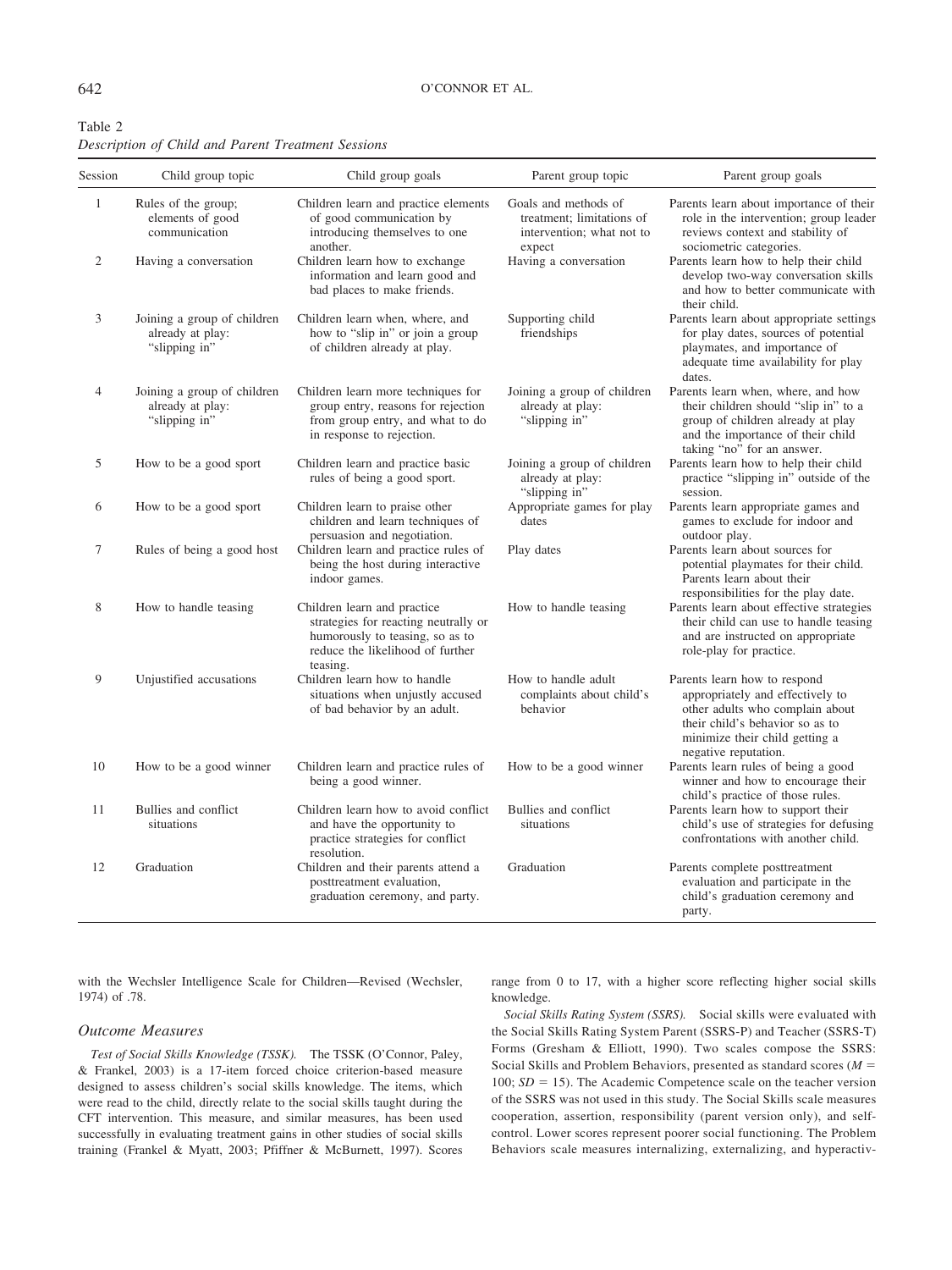ity. Higher scores represent greater problem behaviors. The SSRS has high criterion validity, correlating significantly with other established measures of child social and problem behaviors. The SSRS has high internal consistency (Cronbach's  $\alpha$  = .87–.94) and test–retest reliability for parent (.65 and .87) and teacher (.84 and .85) ratings.

#### *Data Analysis Plan*

Data analyses were conducted with SPSS Statistical Analysis software (13.0). The children's knowledge of social skills measure (TSSK) and the parent (SSRS-P) and teacher (SSRS-T) measures were assessed at baseline (T1), at the end of the 12-week treatment (T2), and, for the CFT condition, at 3-month follow-up (T3). The short-term efficacy of the treatment was evaluated with separate analyses of covariance (ANCOVAs) performed at the group level, with the posttreatment (T2) TSSK and parent or teacher SSRS scores as outcome variables. Treatment (CFT vs. DTC) was the grouping factor, and baseline scores (T1) on the TSSK and SSRS parent or teacher ratings were used as the primary covariates. Group leader, cohort, child gender, and ethnicity were evaluated in preliminary analyses of models as possible additional covariates. Other possible covariates included child age, IQ, home placement (biological or nonbiological parent), number of placements, FASD diagnosis, caregiver marital status, and education. Effect size of treatment was determined by calculating the mean difference between the CFT and DTC groups on each of the three posttreatment outcomes (T2) and dividing each difference score by the pooled standard deviation of the groups (Cohen, 1988). The long-term effect of treatment (3-month follow-up) on outcome variables was evaluated with two-tailed pairwise *t* tests (T2–T3, T1–T3) on the scores of participants in the CFT condition. Effect sizes for the change over time of the CFT group were estimated by computing the mean change score for each of the pairwise comparisons and dividing by the pooled standard deviation within each pair. Following treatment, these comparisons were repeated for participants in the DTC condition, with the exception that there was no 3-month follow-up for this group. Sample size was determined by means of conventional power analyses. When two-tailed  $\alpha = .05$  and  $n = 100$ , power has to be .81 to detect a conventional "medium" effect  $(d = 0.50)$ in a two-group ANCOVA with the addition of a baseline covariate accounting for 25% of the variance (i.e., a baseline–posttreatment correlation of .50).

### Results

### *Participant Attrition*

Of the 100 children who were recruited for study, 51 were assigned to the CFT condition and 49 were assigned to the DTC condition. Of that number, 96 children completed the baseline and 12-week posttreatment or wait phases of the study (CFT,  $n = 49$ ; DTC,  $n = 47$ ). Two children did not start treatment because of illness or family circumstances (CFT,  $n = 1$ ; DTC,  $n = 1$ ), and 2 were asked to leave the program because of significant aggressive behavior that could not be safely monitored in the groups (CFT,  $n = 1$ ; DTC,  $n = 1$ ). At the conclusion of the study, 47 children (92%) completed the 3-month follow-up assessment in the CFT condition. One sibling pair did not complete the assessment because of multiple failures to show up for their appointment, resulting in too great a lapse in time. In the DTC condition, 46 (94%) of the children completed the posttreatment assessment following friendship training. One child did not start treatment because the family moved from the area. $4$  (See Figure 1.)

# *Baseline Comparison of CFT to DTC*

Chi-square and independent *t* tests revealed no statistically significant differences at baseline between the CFT and DTC conditions on study demographic variables or on measures of social skills and problem behaviors. (See Tables 1 and 3.)

# *Comparison of CFT to DTC*

# *Children's Report of Social Skills Knowledge*

To examine the impact of social skills training on children with FASD, a two-condition (CFT, DTC) ANCOVA design was used. Analyses were conducted on the scores derived from the TSSK completed by the children. The posttreatment score (T2) was the dependent variable, and the baseline score (T1) was used as a covariate to control for initial levels. Analyses of variance and simple correlations revealed no significant associations between variables of group leader, cohort, child gender or ethnicity, home placement, number of placements, caregiver marital status or education, and social skills knowledge. As expected, child IQ (*r* .43,  $p < .003$ ) and age ( $r = .23$ ,  $p < .03$ ) were related to outcome. In addition, a diagnosis of FAS was negatively associated with knowledge of social skills ( $r = -.23$ ,  $p < .05$ ) and so was included in data analysis. After controlling for these variables, the analysis yielded a significant group effect with the children in the CFT showing significantly improved knowledge of appropriate social skills compared with children in the DTC group,  $F(1, 90) = 56.52$ ,  $p < .0001, d = 1.28$ . (See Table 3.)

# *Parent Report of Social Skills and Problem Behaviors*

A two-condition (CFT, DTC) ANCOVA design was used for testing the hypothesis that the groups would differ on parentreported outcome measures posttreatment. Analyses were conducted on the standard scores derived from parent ratings on the SSRS Social Skills and Problem Behaviors scales. The posttreatment scores (T2) were the dependent variables, and the baseline scores (T1) were used as covariates to control for initial levels. Demographic, child and caregiver characteristics, group leader, and cohort proved to be unnecessary as covariates because they were unrelated to the outcome variables. Analyses revealed statistically significant condition effects for both Social Skills and Problem Behaviors, respectively,  $F(1, 93) = 5.03$ ,  $p < .03$ ,  $d =$ 0.52, and  $F(1, 93) = 4.05$ ,  $p < .05$ ,  $d = 0.40$ . Children in the CFT condition showed significantly improved social skills and decreased problem behaviors compared with the children in the DTC condition. (See Table 3.)

### *Teacher Report of Social Skills and Problem Behaviors*

Examination of possible covariates to outcome on the teacherrated SSRS Social Skills and Problem Behaviors scales revealed that only child IQ was statistically related to outcome (Social Skills,  $r = .29$ ,  $p < .01$ ; Problem Behaviors,  $r = -.27$ ,  $p < .01$ ).

<sup>4</sup> Analyses included all participants with outcome data; however, to check for possible effects of missing data on the results, supplemental analyses were done on each of the outcome measures by means of multiple imputation (Rubin, 1987). As expected, these supplemental analyses were not meaningfully different from the primary analyses and are not reported further.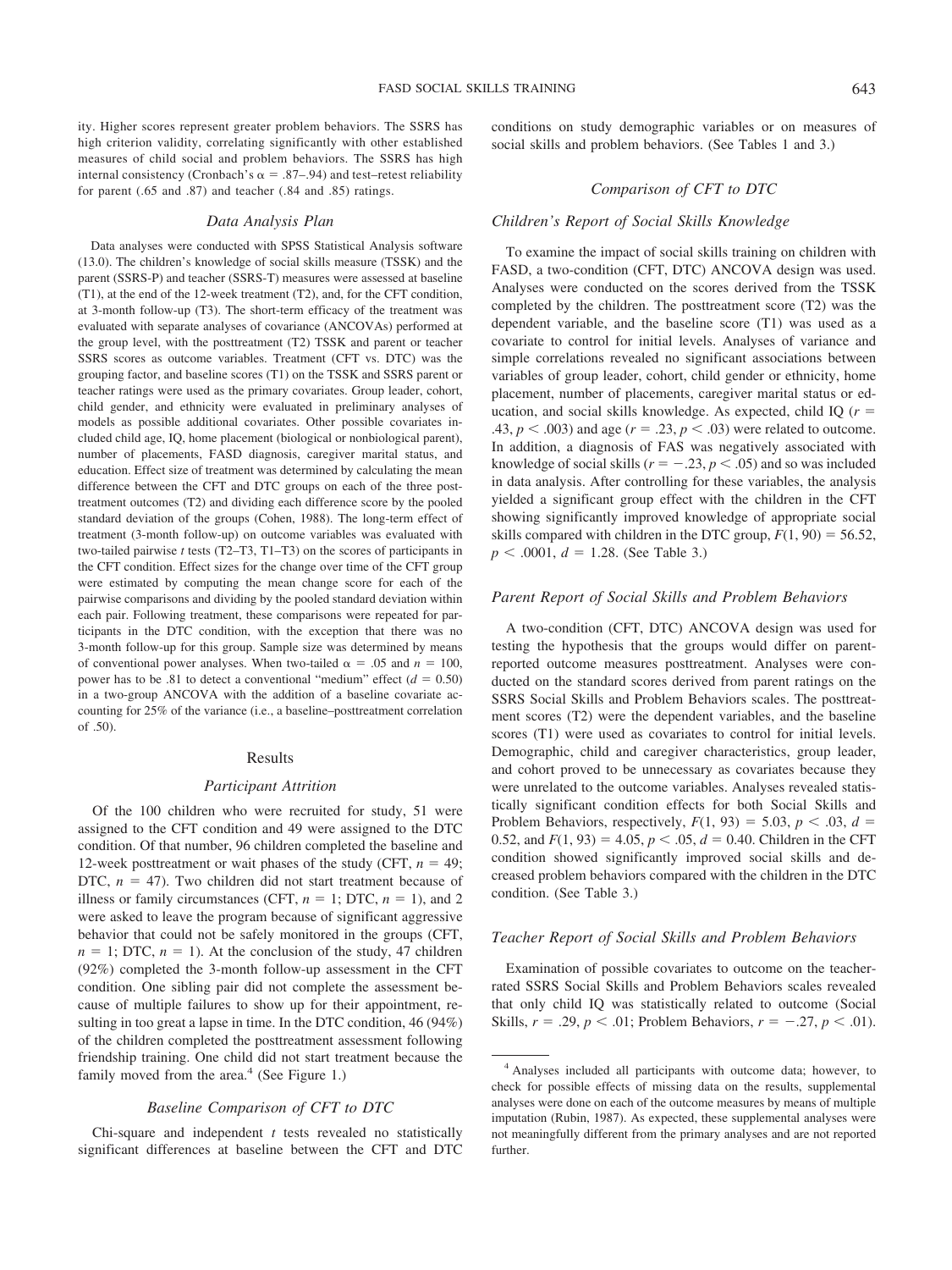

*Figure 1.* Participant accountability. CFT = child friendship training; DTC = delayed treatment control.

After controlling for child IQ and baseline levels, teacher ratings revealed no treatment effects posttreatment. (See Table 3.)

# *CFT Treatment Effects at 3-Month Follow-Up*

# *Children's Report of Social Skills Knowledge*

To examine the maintenance of social skill knowledge over a 3-month period following treatment, we analyzed data from children in the CFT condition using two-tailed pairwise *t* tests. The DTC group received treatment during this time period so could not be used as a comparison group. Change scores across two time periods, posttreatment to 3-month follow-up (T2–T3) and baseline to 3-month follow-up (T1–T3), constituted the dependent variables

for the outcome measure (TSSK). Results indicated that children's knowledge not only significantly improved following treatment but also was maintained over the 3-month follow-up period, T2– T3,  $t(48) = 1.07$ ,  $p < .29$ ,  $d = 0.16$ , and T1–T3,  $t(48) = 11.83$ ,  $p < .0001, d = 1.73$ . (See Table 3.)

# *Parent Report of Social Skills and Problem Behaviors*

To examine the maintenance of social skills gains and the reduction in problem behaviors at follow-up, we analyzed ratings (SSRS Social Skills and Problem Behaviors standard scores) from parents of the children in the CFT condition as described above. Results indicated that social skills gains increased from T2 to T3,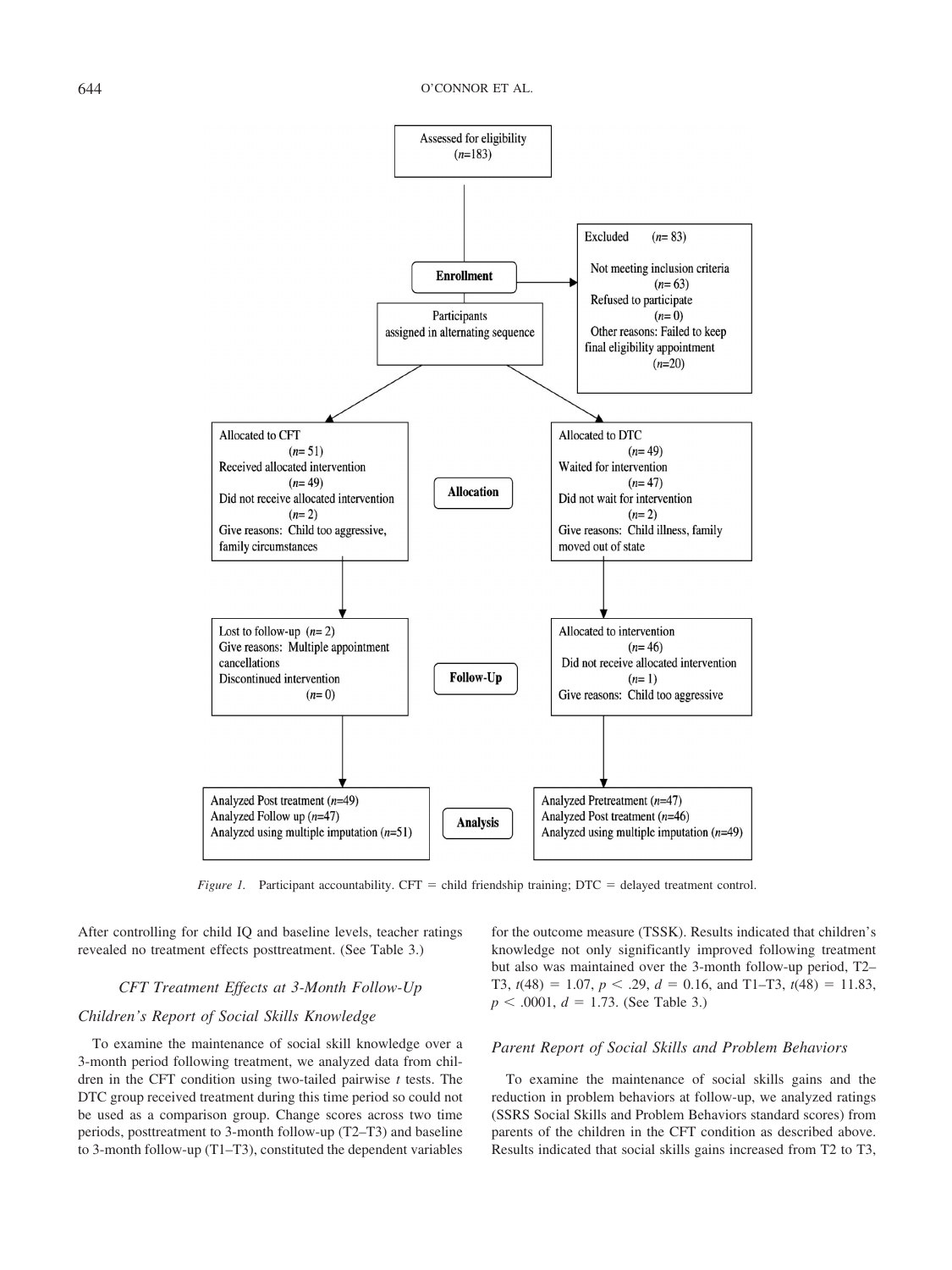| Table 3                                                                            |  |
|------------------------------------------------------------------------------------|--|
| Comparison of Child Friendship Training (CFT) With Delayed Treatment Control (DTC) |  |

|                  | T1             |                |                | T <sub>2</sub>     | T <sub>3</sub>      |                    |  |
|------------------|----------------|----------------|----------------|--------------------|---------------------|--------------------|--|
| Measure          | <b>CFT</b>     | <b>DTC</b>     | <b>CFT</b>     | <b>DTC</b>         | <b>CFT</b>          | <b>DFT</b>         |  |
| Child-TSSK       |                |                |                |                    |                     |                    |  |
| $\boldsymbol{n}$ | 51             | 49             | 49             | 47                 | 47                  | 46                 |  |
| $\overline{M}$   | 11.08          | 11.22          | 15.02          | $12.26^{\rm a}$    | 15.32 <sup>b</sup>  | $14.87^{\circ}$    |  |
| SD               | 2.42           | 2.37           | 1.97           | 2.35               | 1.42                | 2.09               |  |
| 95% CI           | 10.40, 11.76   | 10.54, 11.91   | 14.45, 15.59   | 11.56, 12.95       | 14.90, 15.73        | 14.25, 15.49       |  |
| Parent-SSRS-SS   |                |                |                |                    |                     |                    |  |
| $\boldsymbol{n}$ | 51             | 49             | 49             | 47                 | 47                  | 46                 |  |
| $\boldsymbol{M}$ | 75.22          | 72.33          | 84.39          | 77.00 <sup>d</sup> | $89.40^{\circ}$     | 85.24 <sup>f</sup> |  |
| SD               | 14.33          | 11.63          | 14.71          | 13.54              | 17.38               | 15.95              |  |
| 95% CI           | 71.19, 79.25   | 68.99, 75.67   | 80.16, 88.62   | 73.03, 80.97       | 84.30, 94.51        | 80.50, 89.97       |  |
| Parent-SSRS-PB   |                |                |                |                    |                     |                    |  |
| $\boldsymbol{n}$ | 51             | 49             | 49             | 47                 | 47                  | 46                 |  |
| M                | 122.80         | 124.55         | 116.63         | $122.55^{8}$       | 115.04 <sup>h</sup> | $118.26^i$         |  |
| SD               | 14.63          | 13.28          | 15.51          | 14.08              | 15.82               | 13.52              |  |
| 95% CI           | 118.69, 126.92 | 120.74, 128.37 | 112.18, 121.09 | 118.43, 126.68     | 110.40, 119.69      | 114.24, 122.28     |  |
| Teacher-SSRS-SS  |                |                |                |                    |                     |                    |  |
| $\boldsymbol{n}$ | 50             | 48             | 48             | 46                 | 43                  | 43                 |  |
| $\boldsymbol{M}$ | 89.94          | 85.54          | 89.13          | 88.17              | 92.00               | 90.35              |  |
| <b>SD</b>        | 11.45          | 14.31          | 12.49          | 10.49              | 11.11               | 12.30              |  |
| 95% CI           | 86.68, 93.20   | 81.39, 89.70   | 85.50, 92.76   | 85.06, 91.29       | 88.58, 95.42        | 86.56, 94.13       |  |
| Teacher-SSRS-PB  |                |                |                |                    |                     |                    |  |
| $\boldsymbol{n}$ | 50             | 48             | 48             | 46                 | 43                  | 43                 |  |
| $\boldsymbol{M}$ | 112.76         | 115.54         | 112.38         | 113.02             | 109.12              | 113.09             |  |
| SD               | 15.06          | 15.62          | 12.79          | 15.55              | 13.27               | 13.44              |  |
| 95% CI           | 108.48, 117.04 | 111.01, 120.08 | 108.66, 116.09 | 108.40, 117.64     | 105.03, 113.20      | 108.96, 117.23     |  |

*Note.* T1 = baseline; T2 = CFT posttreatment, DTC pretreatment; T3 = CFT 3-month follow-up, DTC posttreatment; TSSK = Test of Social Skills Knowledge; SSRS-SS = Social Skills Rating System–Social Skills; SSRS-PB = Social Skills Rating System–Problem Behaviors; CI = confidence interval.

<sup>a</sup> CFT–DTC comparison on TSSK,  $p < .0001$ ,  $d = 1.28$ . b CFT 3-month follow-up on TSSK,  $p < .0001$ ,  $d = 1.73$ . c DTC posttreatment on TSSK,  $p < .0001$ ,  $d = 0.92$ , d CFT–DTC comparison on Parent SSRS-SS,  $p < .03$ ,  $d = 0.52$ . c <sup>p</sup> S. 10001, a = 0.22, Cf 1 D to comparison on Facett SOLO EX, p 1.100, a series and SSRS-PB,  $p < .05$ ,  $d = 0.40$ . <sup>h</sup> CFT 3-month follow-up on SSRS-PB,  $p < .0001$ ,  $d = 0.66$ . <sup>i</sup>DTC posttreatment on SSRS-PB,  $p < .01$ ,  $d = 0.39$ .

and problem behaviors, although not decreasing significantly, remained low over time: Social Skills, T2–T3,  $t(48) = 3.35$ ,  $p <$ .002,  $d = 0.49$ , and T1–T3,  $t(48) = 7.89$ ,  $p < .0001$ ,  $d = 1.15$ ; Problem Behaviors, T2–T3,  $t(48) = 1.48$ ,  $p < .15$ ,  $d = 0.22$ , and T1–T3,  $t(48) = 4.55$ ,  $p < .0001$ ,  $d = 0.66$ . (See Table 3.)

# *Teacher Report of Social Skills and Problem Behaviors*

Teachers saw little change in social skills in the CFT group from T2 to T3; however, there was a trend for an effect of treatment in the right direction at the 3-month follow-up (T1–T3,  $ps < .14$ ,  $d =$ 0.22 for Social Skills and  $d = 0.24$  for Problem Behaviors; see Table 3).

### *DTC Treatment Outcomes*

Similar to findings reported for the CFT group, following treatment the children in the DTC group exhibited a statistically significant increase in their social skills knowledge as measured by the TSSK (T2–T3),  $t(45) = 6.26$ ,  $p < .0001$ ,  $d = 0.92$ , and, according to parent report, an increase in their social skills,  $t(45)$  = 2.86,  $p < .006$ ,  $d = 0.42$ , and a decrease in problem behaviors,  $t(45) = 2.63, p < .01, d = 0.39$ . ANCOVAs on outcome variables, controlling for pretreatment levels (T1 for CFT and T2 for DTC), revealed that the CFT and the DTC groups were comparable after having received treatment (*ns*). Consistent with findings for the CFT group, teachers did not report a statistically significant improvement in social skills or a significant decrease in problem behaviors in the DTC group following treatment. (See Table 3.)

# *Clinical Significance*

One approach to clinical significance testing is normative comparisons in which the findings are defined as end-state functioning that falls within a normative range on important outcome variables (Kendall, Marrs-Garcia, Nath, & Sheldrick, 1999). Statistical norms are available for the SSRS Social Skills and Problem Behavior scales  $(M = 100, SD = 15)$  and so were used in comparison tests between the mean scores of the CFT group and the standardized normative sample. We conducted one-tailed *z* tests using 1.5 standard deviations around the normative mean as the range of closeness (standard score  $= 77.5 - 122.5$ ). For posttreatment Social Skills (T2), a standard score of 77.5 was chosen as the lower limit of the normative range. On this scale,  $_{C}E$ <sup>z</sup> 3.18,  $p < .001$ , and  $_{\text{trad}}(94) = 7.19$ ,  $p < .001$ , one-tailed. From these results we conclude that, following treatment, the CFT group was clinically equivalent to the normative group; however, there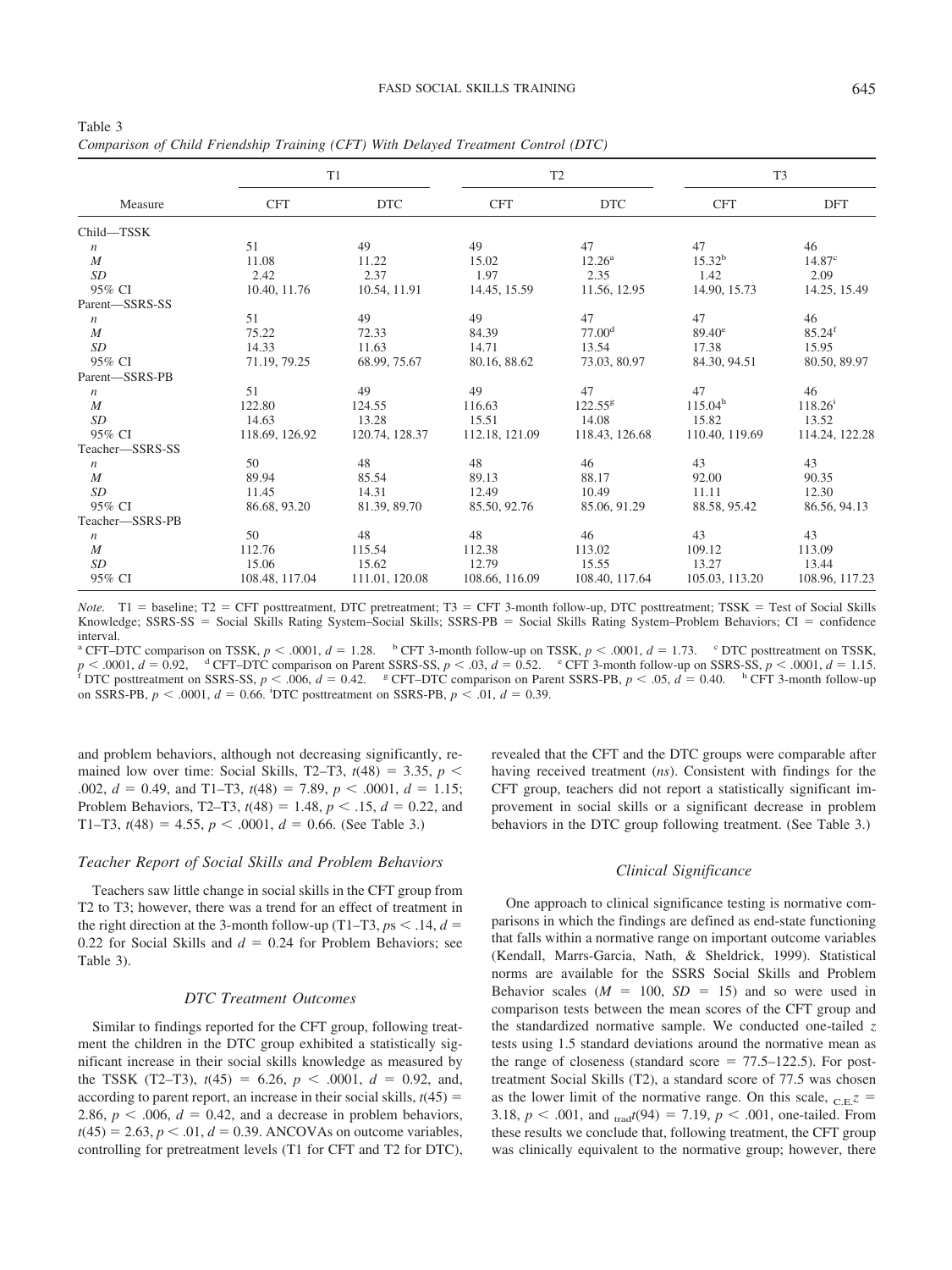was still a statistically significant difference between the CFT posttreatment mean and the normative mean. Similar results were found for the Problem Behaviors scale when we used a standard score of 122.5 as the upper limit of the normative range,  $_{C}E$ <sup> $z$ </sup> = 2.70,  $p < .01$ , and  $_{\text{trad}}(94) = 7.64$ ,  $p < .001$ , one-tailed. At 3-month follow-up, sample scores continued to fall within the normative ranges but were still significantly different from the normative sample mean. (See Figure 2.)

### Discussion

Children with FASD who participated in social skills training showed clear evidence of improvement in their knowledge of appropriate social behavior posttreatment, and this improvement was retained over a 3-month follow-up period. Moreover, according to parents, CFT was also effective in increasing social skills and decreasing problem behaviors in sample children. Overall, statistically significant differences between the CFT and the DTC groups immediately following treatment were found according to parent reports. It is also important that for the CFT group, social skills improved significantly from posttreatment to 3-month follow-up, suggesting that children were continuing to benefit from the intervention targeting social skills performance. Similar gains were reported for the children in the DTC group following treatment, suggesting that waiting 3 months for treatment was not detrimental. Study findings are consistent with those reported by Frankel and associates using CFT for children with and without ADHD (Frankel, 2005; Frankel, Myatt, Cantwell, & Feinberg, 1997a, 1997b). In contrast to previous results using CFT, teachers of children in the present sample reported no improvement for the CFT or the DTC group following treatment.

Failure to find statistically significant generalization of effects to the classroom merits some discussion. Close inspection of the baseline ratings by the teachers revealed that they tended to rate sample children as functioning within the average ranges in social skills and problem behaviors, suggesting that teachers did not perceive significant problems in social competence in sample children even at baseline. Frequency counts revealed that teachers rated only 19% of the sample as having social skills scores and only 34% as having behavior problems scores in the clinical range as defined in this study as between 1.5 standard deviations below or above the normative mean, respectively. The reason for this finding may be that teachers may focus less on child social skills than on behaviors related to successful classroom functioning. Because this program was not designed to address those behaviors that are important for classroom success, teachers may not have observed changes in the behaviors targeted in this intervention. Indeed, the social skills targeted by CFT, such as trading information to establish common interests or peer group entry, are skills that are more likely to be enacted on the playground, periods when teachers may be less likely to be closely observing student behavior. Moreover, a positive association was found between child IQ and teacher-rated social skills, suggesting that teachers rated more intelligent children as making more significant social skills gains regardless of treatment condition.

Alternatively, the parents who participated in the CFT treatment may have overestimated changes in their children simply as a function of being involved in treatment. Although this is a plausible explanation for the difference seen between the parent and teacher outcomes, the fact that children in the treatment condition demonstrated a significant increase in their knowledge of the social rules of behavior that was retained over the follow-up period suggests that they did learn socially appropriate behaviors as a function of treatment.

Regarding the clinical significance of study findings, although the scores of the children in the CFT group met criteria for clinical equivalency with the normative sample following treatment (they were no longer scoring in the clinical range), their scores were still considerably different compared with the standardized mean of the



*Figure 2.* Parent report of change in social skills and problem behaviors following child friendship training (CFT) in comparison to delayed treatment control (DTC). Error bars represent 95% confidence intervals. T1 = baseline;  $T2 = CFT$  posttreatment, DTC pretreatment;  $T3 = CFT$  3-month follow-up.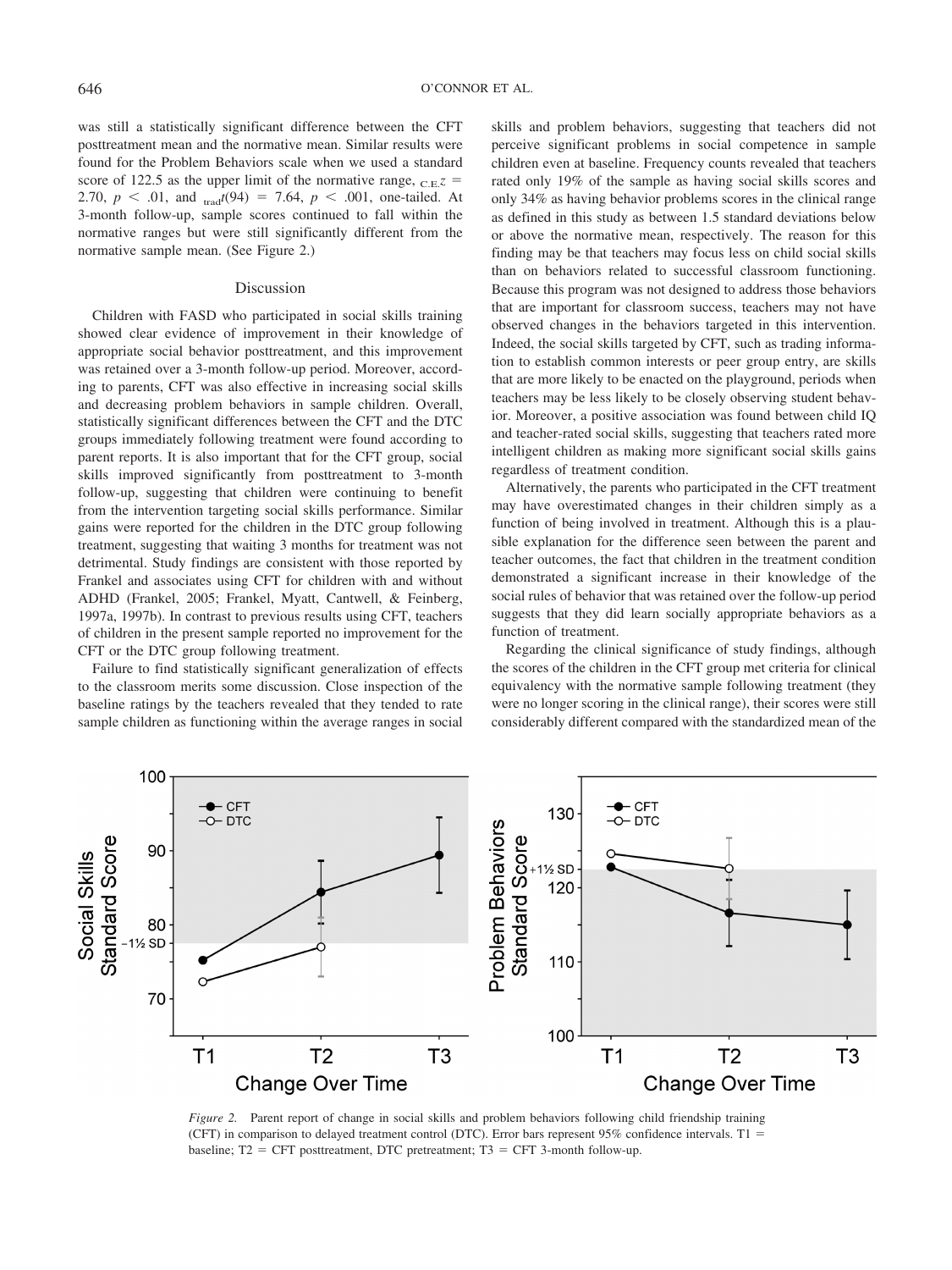normative sample, particularly with regard to problem behaviors. These findings are not surprising in light of the fact that children with FASD are characterized as having significant brain pathology that may restrict the degree of improvement they can achieve from this type of psychosocial intervention. Although we attempted to modify the treatment protocol to address primary neurocognitive deficits seen in children with FASD, it is possible that additional refinements of the intervention techniques will further enhance its efficacy with this population. Additionally, it may be useful to examine whether adjunctive therapies such as parent training or psychopharmacological interventions might improve treatment outcomes.

The conclusions of this study should be considered in the context of some methodological issues. Children were enrolled in the study in alternating sequence rather than randomized to condition. Nevertheless, no statistically significant differences between groups on any measured baseline variables were found, suggesting that there was no systematic bias in participant assignment. The lack of independent evaluation of child behaviors and failure to find concordance between parent and teacher ratings of child social performance represent limitations of the study, and future research would ideally measure social behaviors in more naturalistic settings such as during unstructured classroom time and on the playground.

In addition, some factors restrict our ability to generalize our study findings to larger populations of children with FASD. First, it was necessary to work only with children with verbal IQs of 70 or above because the treatment required that the children understand the instructions provided during the didactic portions of the sessions. This necessarily limited the generalizability of the study to some children with prenatal alcohol exposure. In the future, further modifications of the protocol could be made to accommodate children functioning in the moderate to mild range of mental retardation, as social skills are extremely important for these children in order to foster more positive social adaptations. Second, the study sample was composed of volunteers who were actively seeking help for their children and who were highly motivated to participate, as evidenced by the low rate of study attrition. Although this may represent a potential limitation with regard to generalization to other children with FASD and their families, research shows that the children with FASD who have the best prognoses are those who are identified early, who come from stable supportive homes, and who receive intervention early in life (Streissguth, 1997). Given the requirement of parent involvement for the success of the present treatment, we would expect that it is those highly motivated families who would benefit most from this particular intervention.

This study represents the first controlled treatment for improving the social functioning of children with FASD. As such, it is a promising intervention for these children, who experience multiple failures in social interaction leading to poor peer choices and, for some, juvenile delinquency. However, the treatment was performed in a highly controlled university setting, and thus the next step in determining its effectiveness would be to test the treatment on children enrolling in more typical community-based programs. Given the high rates of mental health problems among children with FASD (Streissguth et al., 1996), these children are likely to be seen for treatment in these community settings. Providing increased access to interventions that have been empirically demonstrated to be efficacious with this population would be a critical step toward reducing some of the devastating secondary disabilities faced by children with FASD and helping their families facilitate change.

### References

- Astley, S. J. (2004). *Diagnostic Guide for Fetal Alcohol Spectrum Disorders: The 4-digit diagnostic code* (3rd ed.). Seattle, WA: University of Washington.
- Barr, H. M., & Streissguth, A. P. (2001). Identifying maternal self-reported alcohol use associated with fetal alcohol spectrum disorders. *Alcohol: Clinical and Experimental Research, 25,* 283–287.
- Black, B., & Hazen, N. L. (1990). Social status and patterns of communication in acquainted and unacquainted preschool children. *Developmental Psychology, 26,* 379 –387.
- Brown, R. T., Coles, C. D., Smith, I. E., Platzman, K. A., Silverstein, J., Erikson, S. et al. (1991). Effects of prenatal alcohol exposure at school age: II. Attention and behavior. *Neurotoxicology and Teratology, 13,* 369 –376.
- Carmichael-Olson, H., Morse, B. A., & Huffine, C. (1998). Development and psychopathology: Fetal alcohol syndrome and related conditions. *Seminars in Clinical Neuropsychiatry, 3,* 262–284.
- Cohen, J. (1988). *Statistical power analyses for the behavioral sciences* (2nd ed.). Hillsdale, NJ: Erlbaum.
- Elliot, S. N., & Gresham, F. M. (1993). Social skills intervention for children. *Behavior Modification, 17,* 287–313.
- Frankel, F. (2005). Parent-assisted children's friendship training. In E. D. Hibbs & P. S. Jensen (Eds.), *Psychosocial treatments for child and adolescent disorders: Empirically based approaches* (pp. 693–715). Washington, DC: American Psychological Association.
- Frankel, F., & Myatt, R. (2003). *Children's friendship training.* New York: Brunner-Routledge.
- Frankel, F., Myatt, R., Cantwell, D. P., & Feinberg, D. T. (1997a). Parent-assisted children's social skills training: Effects on children with and without attention-deficit hyperactivity disorder. *Journal of the Academy of Child and Adolescent Psychiatry, 36,* 1056 –1064.
- Frankel, F., Myatt, R., Cantwell, D. P., & Feinberg, D. T. (1997b). Use of child behavior checklist and *DSM–III–R* diagnosis in predicting outcome of children's social skills training. *Journal of Behavior Therapy and Experimental Psychiatry, 28,* 149 –161.
- Gresham, F. M., & Elliott, S. (1990). *The Social Skills Rating System.* Circle Pines, MN: American Guidance Service.
- Jacobson, J. L., & Jacobson, S. W. (2002). Effects of prenatal alcohol exposure on child development. *Alcohol Research and Health, 26,* 282–286.
- Kaufman, A. S., & Kaufman, N. L. (1990). *Kaufman Brief Intelligence Test (K-BIT).* Circle Pines, MN: American Guidance Service.
- Kendall, R. C., Marrs-Garcia, A., Nath, S. R., & Sheldrick, R. C. (1999). Normative comparisons for the evaluation of clinical significance. *Journal of Consulting and Clinical Psychology, 67,* 285–299.
- Mattson, S. N., & Riley, E. P. (1998). A review of the neurobehavioral deficits in children with fetal alcohol syndrome or prenatal exposure to alcohol. *Alcoholism: Clinical and Experimental Research, 22,* 279 –294.
- May, P. A., & Gossage, J. P. (2001). Estimating the prevalence of fetal alcohol syndrome: A summary. *Alcohol Research and Health, 25,* 159 – 167.
- Moncher, F. J., & Prinz, R. J. (1991). Treatment fidelity in outcome studies. *Clinical Psychology Review, 11,* 247–266.
- O'Connor, M. J., Kogan, N., & Findlay, R. (2002). Prenatal alcohol exposure and attachment behavior in children. *Alcoholism: Clinical and Experimental Research, 26,* 1592–1602.
- O'Connor, M. J., Paley, B., & Frankel, F. (2003). *Test of Social Skills Knowledge.* Unpublished manuscript.